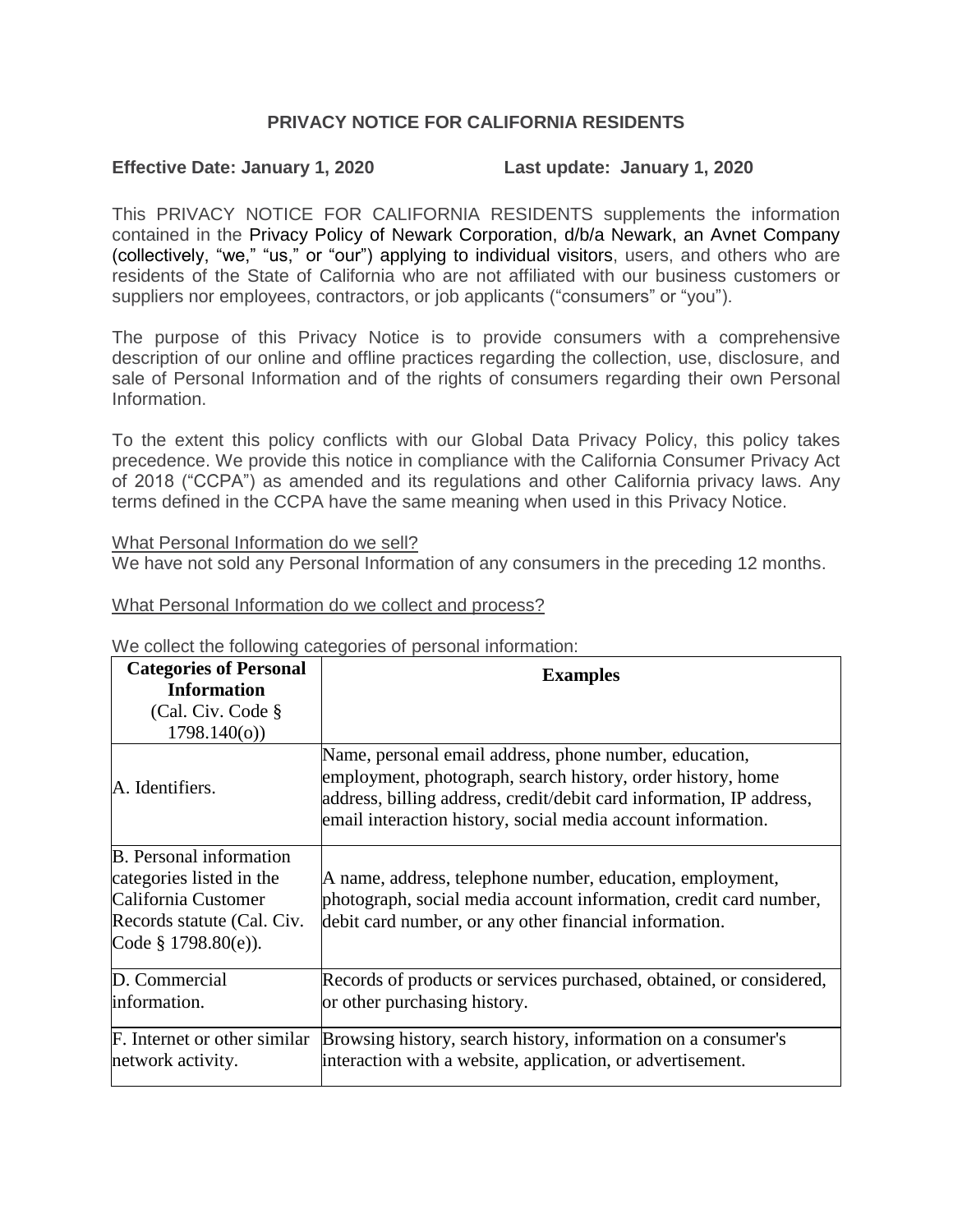## If your Personal Information is not provided by you, what is the source from which your Personal Information originates?

For all categories of Personal Information, we obtain personal information from the following categories of sources:

- Our affiliates
- Directly and indirectly from your activity on our websites (e.g. www.avnet.com). For example, from participation in our forums, from orders or other submissions through our website portal, or website usage details
- Publicly available information on the internet, social media and/or any other platform.

## How do we use your Personal Information that we collect?

We may use or disclose the personal information we collect for the following business purposes:

- To perform the service for which the information is provided. For example, if you provide us with personal information for us to complete an order, we will use that information to complete that order.
- To provide you with information, products, or services that you buy from us.
- To provide you with email alerts, event registrations, and other notices concerning our products or services, or events or news that may be of interest to you.
- To enforce our rights arising from any contracts entered into between you and us, including for billing and collections.
- To improve our website and present its contents to you.
- For testing, research, analysis and product development.
- To protect the rights, property or safety of us, our customers or others.
- To respond to law enforcement requests and as required by applicable law, court order, or governmental regulations.
- As may otherwise be disclosed to you when collecting your personal information or as otherwise set forth in the CCPA.

We will not collect additional categories of personal information or use the personal information we collected from you for materially different, unrelated, or incompatible purposes without first providing you notice.

### Do we share your Personal Information?

We may disclose your personal information to another party for a business purpose and to the such transfer is strictly required for the purposes mentioned above. We have disclosed personal information to the following categories of parties in the last 12 months:

- Our affiliates.
- Third-party service providers.

When legally permitted to do so, we may share personal information with courts, law enforcement authorities, regulators or attorneys if necessary to comply with the law or for the establishment, exercise or defense of legal claims.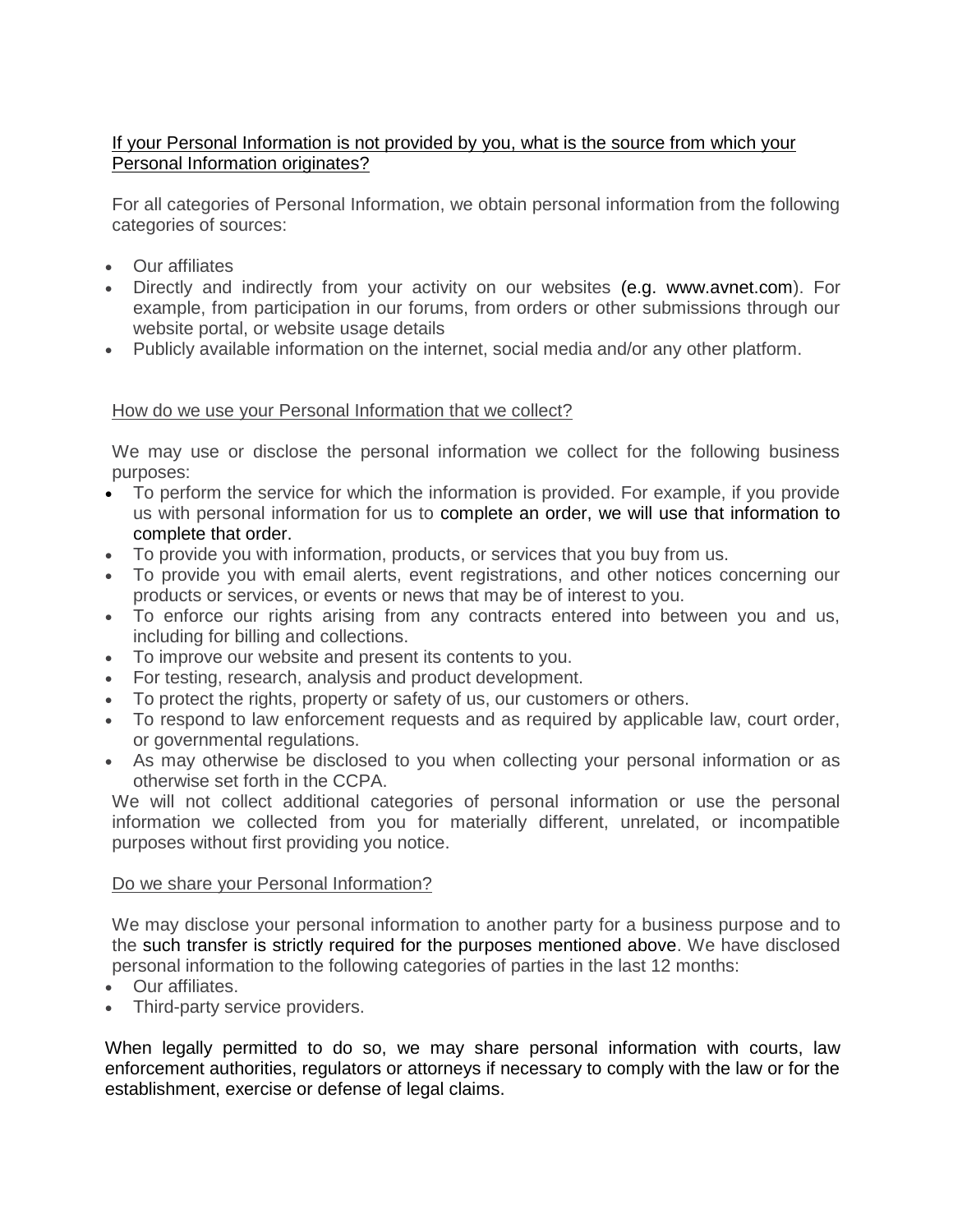## Your Rights and Choices

*Request to Know -- access to Specific Information and Data Portability Rights*

You have the right to request that we disclose certain information to you about our collection and use of your personal information over the 12 months prior to receiving your request. Once we receive and confirm your verifiable consumer request, we will disclose to you:

- The categories of personal information we collected about you.
- The categories of sources for the personal information we collected about you.
- The categories of third parties with whom we shared personal information we collected about you
- Our business or commercial purpose for collecting that personal information.
- Our business or commercial purpose for sharing that personal information with third parties.
- The specific pieces of personal information we collected about you (also called a data portability request).

We will deny your request to know if (i) we cannot verify your identity; (ii) the disclosure creates a substantial, articulable, and unreasonable risk to the security of your personal information, your account with us, or the security of our business's systems or networks. In no event will we disclose your Social Security number, driver's license number or other government-issued identification number, account password, or security questions and answers.

## *Deletion Request Rights*

You have the right to request that we delete some or all of the personal information we have pertaining to you. Once we receive and confirm your verifiable consumer request, we will separately reconfirm your request. After you confirm, we will then delete (and direct our service providers to delete, if applicable) your personal information from our records, unless an exception applies. We may deny your deletion request if we are unable to verify your identity or if we are not required to delete your Personal Information under the CCPA.

### *Exercising Access, Data Portability and Deletion Rights*

To exercise the access, data portability or deletion rights described above, please submit a verifiable consumer request to us by either:

- Calling us at 800.526.7585
- <https://www.avnet.com/wps/portal/us/about-avnet/ccpa/ccpa-request-form/>

Only you or an authorized agent may make a verifiable consumer related to your personal information. You may also make a verifiable consumer request on behalf of your minor child.

We are only required to respond to a verifiable consumer request for access or data portability twice within a 12-month period. The verifiable consumer request must provide sufficient information to allow us to verify you (or an authorized agent) are the person about whom we collected personal information.

We will not provide you with personal information if we cannot verify your identity or authority to make the request and confirm the personal information relates to you. Making a verifiable consumer request does not require you to create an account with us. We use